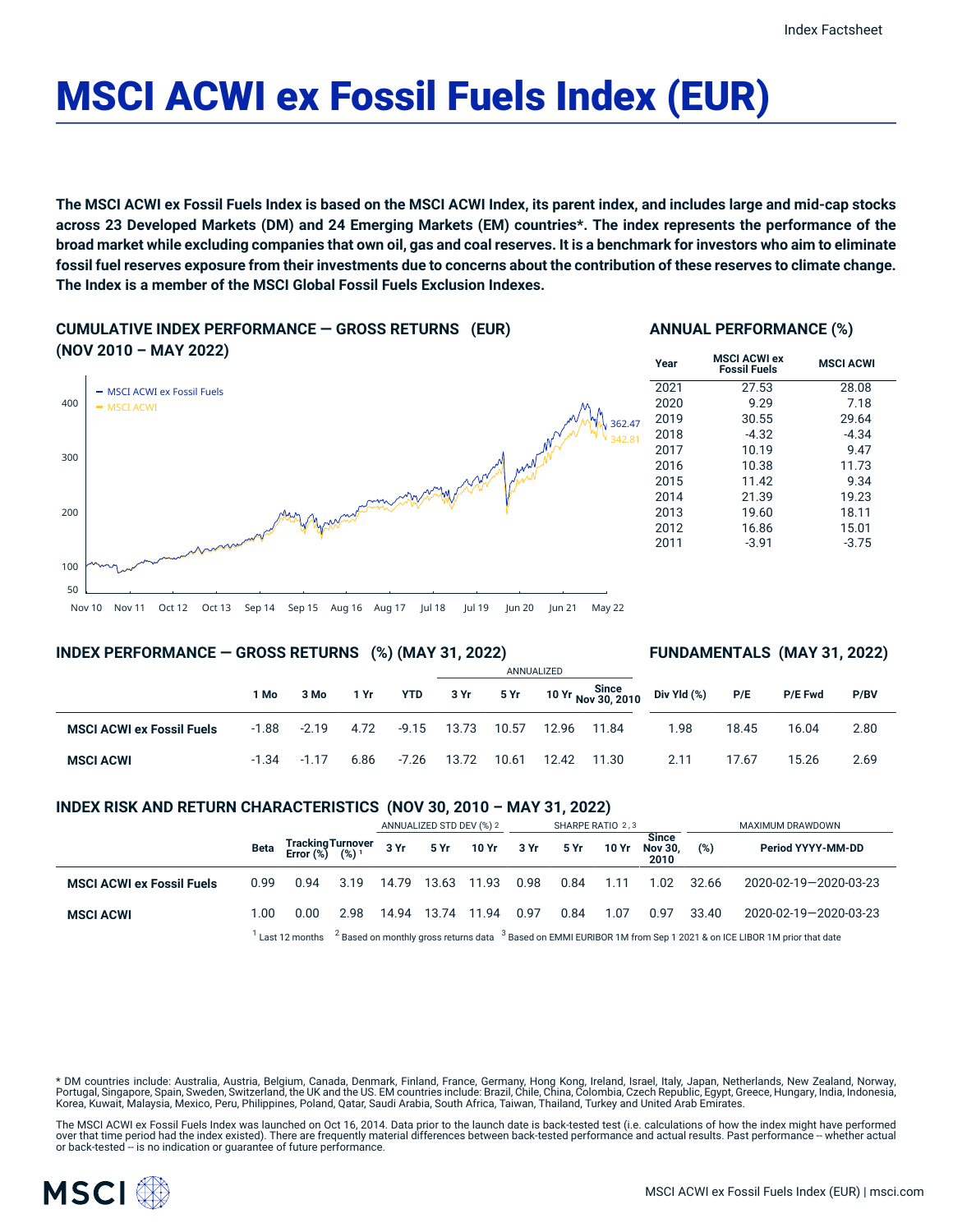#### **INDEX CHARACTERISTICS**

|                     | <b>MSCI ACWI ex</b><br><b>Fossil Fuels</b> | <b>MSCI ACWI</b> |  |  |  |  |  |
|---------------------|--------------------------------------------|------------------|--|--|--|--|--|
| Number of           | 2.792                                      | 2.933            |  |  |  |  |  |
| <b>Constituents</b> |                                            |                  |  |  |  |  |  |
|                     | Weight $(*)$                               |                  |  |  |  |  |  |
| Largest             | 4.32                                       | 4.02             |  |  |  |  |  |
| <b>Smallest</b>     | 0.00                                       | 0.00             |  |  |  |  |  |
| Average             | 0.04                                       | 0.03             |  |  |  |  |  |
| <b>Median</b>       | 0.01                                       | 0.01             |  |  |  |  |  |

# **TOP 10 CONSTITUENTS**

|                          | Country | Index<br>$Wt.$ $(\%)$ | Parent<br>Index<br>Wt. (%) | <b>Sector</b>      |
|--------------------------|---------|-----------------------|----------------------------|--------------------|
| APPLE                    | US      | 4.32                  | 4.02                       | Info Tech          |
| MICROSOFT CORP           | US      | 3.43                  | 3.19                       | Info Tech          |
| AMAZON.COM               | US      | 1.94                  | 1.81                       | <b>Cons Discr</b>  |
| ALPHABET A               | US      | 1.21                  | 1.13                       | <b>Comm Srvcs</b>  |
| ALPHABET C               | US      | 1.15                  | 1.07                       | <b>Comm Srvcs</b>  |
| TESLA                    | US      | 1.14                  | 1.07                       | <b>Cons Discr</b>  |
| TAIWAN SEMICONDUCTOR MFG | TW      | 0.84                  | 0.78                       | Info Tech          |
| JOHNSON & JOHNSON        | US      | 0.84                  | 0.78                       | <b>Health Care</b> |
| UNITEDHEALTH GROUP       | US      | 0.83                  | 0.77                       | <b>Health Care</b> |
| NVIDIA                   | US      | 0.83                  | 0.77                       | Info Tech          |
| Total                    |         | 16.53                 | 15.38                      |                    |

# **FACTORS - KEY EXPOSURES THAT DRIVE RISK AND RETURN MSCI FACTOR BOX**



# **SECTOR WEIGHTS**



# **MSCI FaCS**



Neutral factor exposure (FaCS = 0) represents MSCI ACWI IMI.

# 3.37% 3.62% 5.55% 61.51% 2.98% 22.99%

**COUNTRY WEIGHTS**

● United States 61.51% ● Japan 5.55% ● China 3.62% ● United Kingdom 3.37% Canada 2.98% Other 22.99%